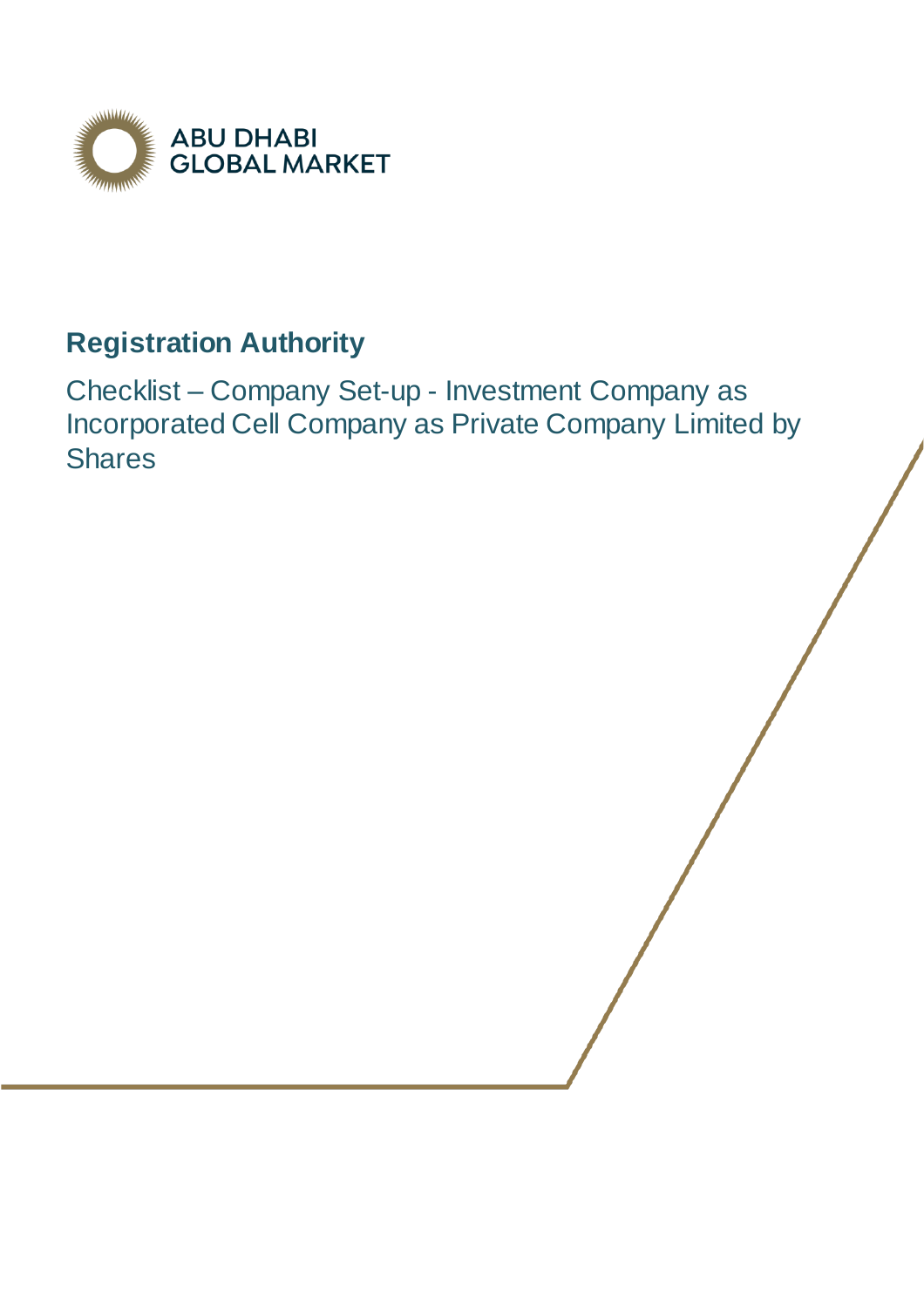## **INCORPORATION / REGISTRATION OF COMPANY – STANDARD REQUIREMENTS**

Investment Company as Incorporated Cell Company as Private Company Limited by Shares

|        | <b>Standard Requirements</b>                                                                                                                                                                                                                                                                                                                                                                                                                                                                                                                                                                                                                                                                                                                                                                                                                                                                                                                                                                                                                                                                                                                                                             | <b>Useful Links</b>                              |
|--------|------------------------------------------------------------------------------------------------------------------------------------------------------------------------------------------------------------------------------------------------------------------------------------------------------------------------------------------------------------------------------------------------------------------------------------------------------------------------------------------------------------------------------------------------------------------------------------------------------------------------------------------------------------------------------------------------------------------------------------------------------------------------------------------------------------------------------------------------------------------------------------------------------------------------------------------------------------------------------------------------------------------------------------------------------------------------------------------------------------------------------------------------------------------------------------------|--------------------------------------------------|
|        | Notification to the ADGM FSRA                                                                                                                                                                                                                                                                                                                                                                                                                                                                                                                                                                                                                                                                                                                                                                                                                                                                                                                                                                                                                                                                                                                                                            | <b>ADGM Investment Funds</b>                     |
|        | Please refer to the provided FSRA guidance material for<br>investment funds                                                                                                                                                                                                                                                                                                                                                                                                                                                                                                                                                                                                                                                                                                                                                                                                                                                                                                                                                                                                                                                                                                              |                                                  |
| $\Box$ | Choose a company name.                                                                                                                                                                                                                                                                                                                                                                                                                                                                                                                                                                                                                                                                                                                                                                                                                                                                                                                                                                                                                                                                                                                                                                   | www.registration.adgm.com                        |
|        | Search if the company name is still available<br>Refer: Business and Company Name Rules<br>Similar name declaration may be required if the applicants<br>$\blacksquare$<br>are using a proposed name that is similar to others<br>The name of an Incorporated Cell Company An<br>Incorporated Cell Company which is a Private Limited<br>Company must be followed with "Incorporated Cell<br>Company" (or "ICC"), and then followed with either<br>"LIMITED", "limited", "ltd", "LTD", "l.t.d." or "L.T.D."<br>If the business activity is 6434 Closed ended investment<br>company, then the proposed name must include one of the<br>following word(s): "Closed-Ended Investment Company",<br>"CEIC", "closed ended investment company", "ceic",<br>"(CLOSED ENDED INVESTMENT COMPANY)", "(CEIC)",<br>"(closed ended investment company)" or "(ceic)".<br>If the business activity is 6435 Open ended investment<br>company, then the proposed name must include one of the<br>following word(s): "Open-Ended Investment Company",<br>"OEIC", "open ended investment company", "oeic", "(OPEN<br>ENDED INVESTMENT COMPANY)", "(OEIC)", "(open<br>ended investment company)" or "(oeic)" | <b>Business and Company Name</b><br><b>Rules</b> |
| $\Box$ | Select the accounting reference date/end of the fiscal year.<br>(standard: 31 December)                                                                                                                                                                                                                                                                                                                                                                                                                                                                                                                                                                                                                                                                                                                                                                                                                                                                                                                                                                                                                                                                                                  |                                                  |
|        | Articles of association                                                                                                                                                                                                                                                                                                                                                                                                                                                                                                                                                                                                                                                                                                                                                                                                                                                                                                                                                                                                                                                                                                                                                                  |                                                  |
|        | Bespoke Articles - the Articles of an Association of an<br>Investment Company are Bespoke by default<br>A company is an incorporated cell company if its articles<br>provide that it is an incorporated cell company.<br>The articles must provide that the company is established<br>as an investment company<br>If signed version is to be used, evidence of signing<br>authority is required                                                                                                                                                                                                                                                                                                                                                                                                                                                                                                                                                                                                                                                                                                                                                                                          |                                                  |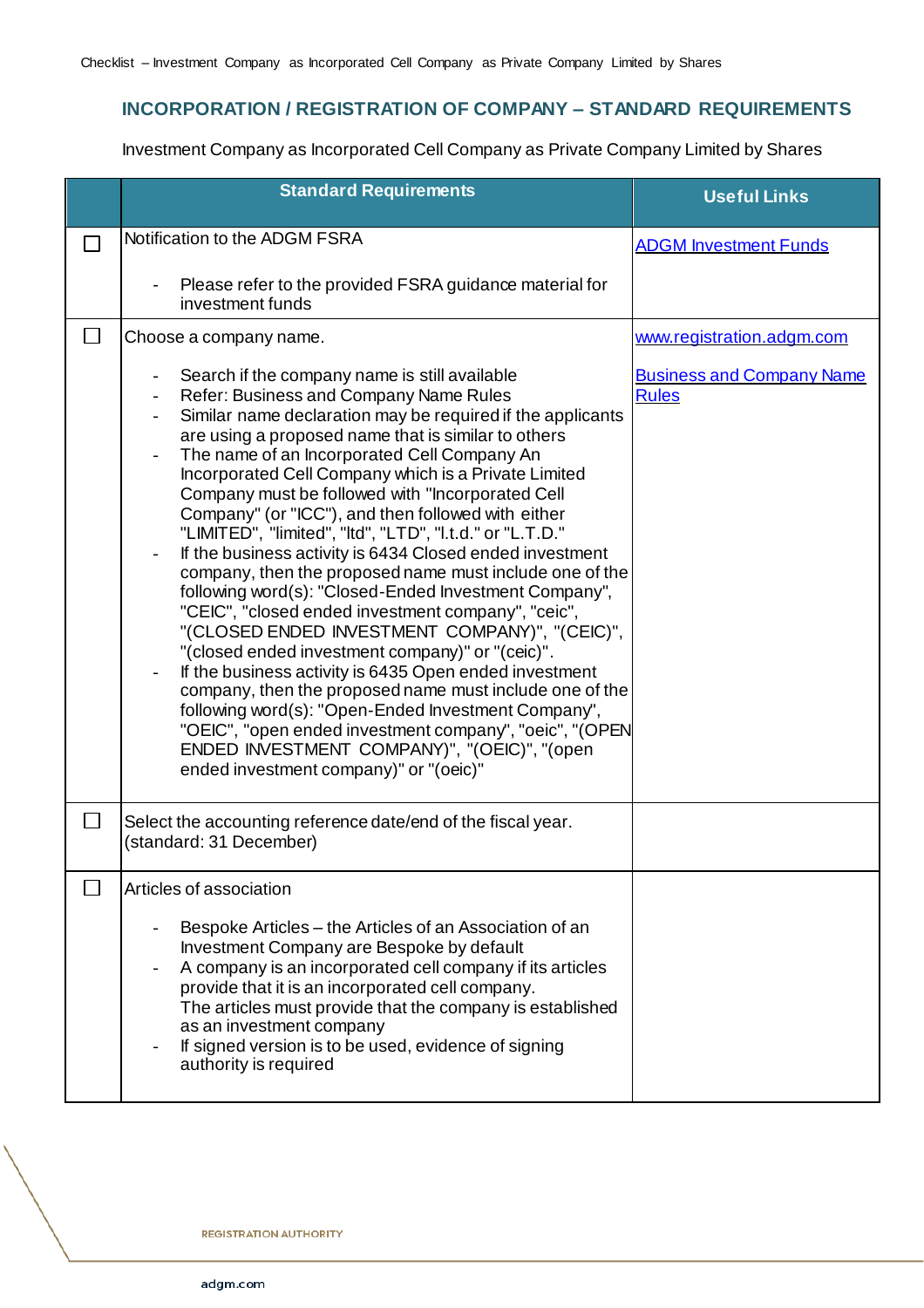|        | <b>Registered Office Address</b>                                                                                                                                                                                                                                                                                                                                                                                                                                                                                                | <b>Consent Letter Template</b>                                      |
|--------|---------------------------------------------------------------------------------------------------------------------------------------------------------------------------------------------------------------------------------------------------------------------------------------------------------------------------------------------------------------------------------------------------------------------------------------------------------------------------------------------------------------------------------|---------------------------------------------------------------------|
|        | Consent Letter for registered office address provision<br>from ADGM registered Fund Manager or Company<br>Service Provider (template available on the ADGM<br>website)                                                                                                                                                                                                                                                                                                                                                          |                                                                     |
| $\sim$ | <b>Authorised Signatories</b>                                                                                                                                                                                                                                                                                                                                                                                                                                                                                                   | <b>Resolution Templates</b>                                         |
|        | Must be individual<br>At least one individual<br>At least one of the appointed signatories must be a UAE<br>national, GCC national or hold a valid UAE residence<br>visa. (Individuals who never entered the UAE cannot be<br>appointed as authorised signatories because security<br>clearance from the immigration authorities cannot be<br>processed).                                                                                                                                                                       | <b>Nominee Arrangement</b><br>Confirmation Form - Role -<br>Company |
|        | <b>Individual</b><br><b>Personal Details</b><br><b>Service Address</b><br>Passport copies of all current and past nationalities<br>Emirates ID (applicable to UAE nationals)<br>Evidence of Appointment (this is the resolution for<br>incorporation signed by all Non-Cell Members, which<br>includes the appointment of the authorised signatories -<br>template is available on the ADGM website)                                                                                                                            |                                                                     |
|        | <b>Nominee Arrangement Confirmation Form</b><br>Required if any of the signatories holds the role on behalf<br>of someone else (if no nominee arrangement is in place,<br>this form is not required)<br>Form is available on the ADGM website<br>Upload completed and signed form to the Supporting<br>Documents section of the online application form along<br>with passport copy of the person on whose behalf the<br>nominee is acting                                                                                      |                                                                     |
|        | <b>Directors</b>                                                                                                                                                                                                                                                                                                                                                                                                                                                                                                                | <b>Resolution Templates</b>                                         |
|        | An investment company must have at least one director.<br>If an investment company has only one director, that<br>director must be a body corporate which is an Authorised<br>Person and which holds the Financial Services<br>Permission in the Abu Dhabi Global Market or in a<br>Recognised Jurisdiction authorising it to carry on the<br>Regulated Activity of Managing a Collective Investment<br>Fund<br>The appointment of an individual director is permitted, if at<br>least one body corporate director is appointed | <b>Nominee Arrangement</b><br>Confirmation Form - Role -<br>Company |
|        | <b>Body Corporate</b><br><b>Entity Details</b>                                                                                                                                                                                                                                                                                                                                                                                                                                                                                  |                                                                     |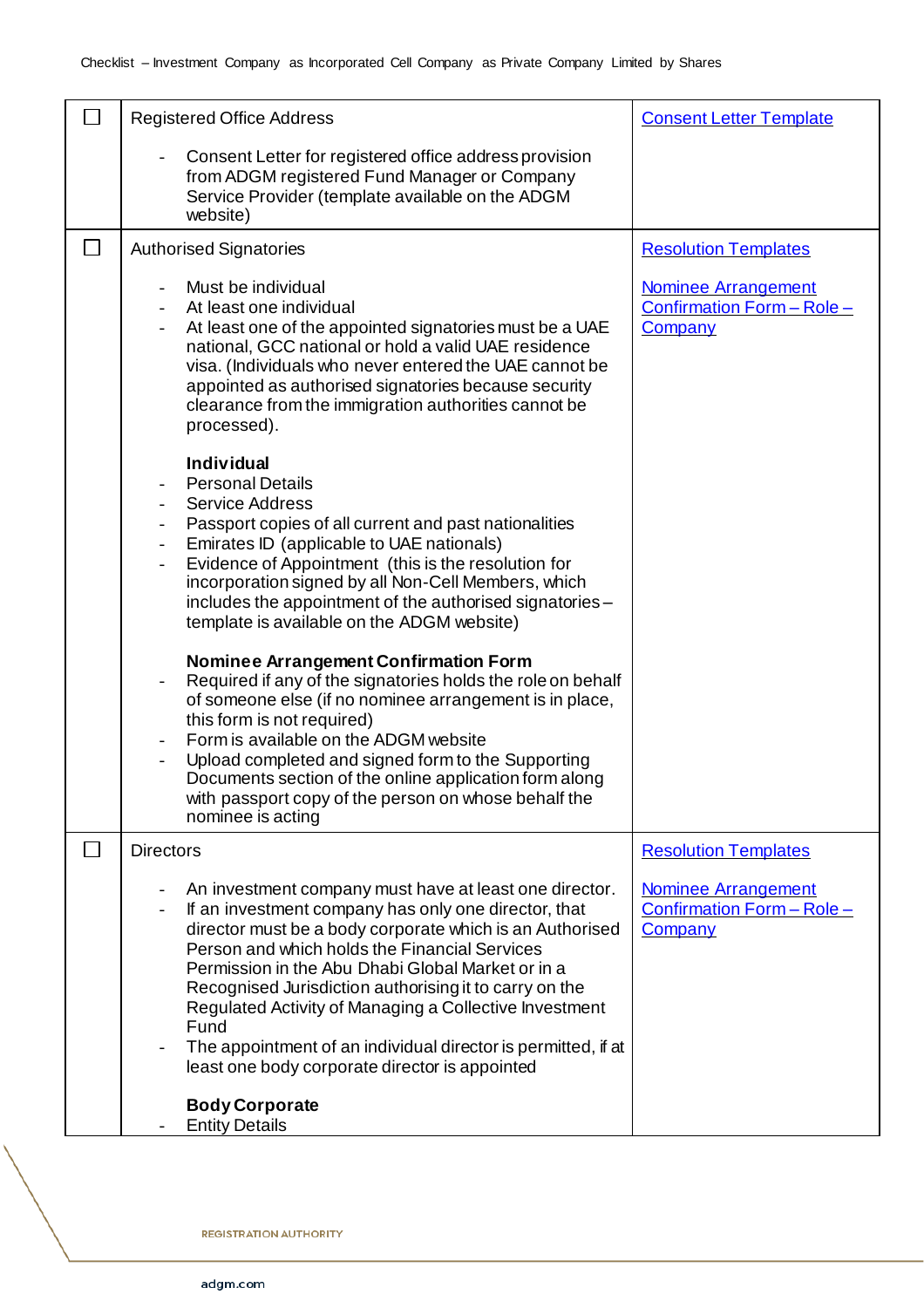|              | <b>Registered Office Address</b><br>Evidence of Appointment (this is the resolution signed by<br>the Non-Cell Members, which includes the appointment of<br>the directors – template is available on the ADGM<br>website)<br>Evidence to carry out regulated activity to manage a<br>$\overline{\phantom{a}}$<br>collective investment fund Financial Services Permission<br>issued by ADGM Financial Regulatory Services Authority<br>or by another recognized jurisdiction<br>The following documents are only required for non-ADGM<br>registered body corporate directors:<br>○ Certificate of Incorporation/Registration (foreign<br>language documents must be accompanied by<br>certified legal translation to the English language)<br>Register of members (recently certified as a true<br>$\circ$<br>copy by one of the incumbent directors or<br>company secretary, or registered agent, not more<br>than three months ago, foreign language<br>documents must be accompanied by certified<br>legal translation to the English language)<br>Register of directors (recently certified as a true<br>$\circ$<br>copy by one of the incumbent directors or<br>company secretary, or registered agent, not more<br>than three months ago, foreign language |                             |
|--------------|-------------------------------------------------------------------------------------------------------------------------------------------------------------------------------------------------------------------------------------------------------------------------------------------------------------------------------------------------------------------------------------------------------------------------------------------------------------------------------------------------------------------------------------------------------------------------------------------------------------------------------------------------------------------------------------------------------------------------------------------------------------------------------------------------------------------------------------------------------------------------------------------------------------------------------------------------------------------------------------------------------------------------------------------------------------------------------------------------------------------------------------------------------------------------------------------------------------------------------------------------------------------|-----------------------------|
|              | documents must be accompanied by certified<br>legal translation to the English language)<br><b>Individual</b><br><b>Personal Details</b><br><b>Service Address</b><br><b>Residential Address</b><br>Passport copies of all current and past nationalities<br>$\overline{\phantom{a}}$<br>Proof of Residential Address (not more than 3 months<br>$\overline{\phantom{a}}$<br>old, in the English language may be requested to verify<br>the residential address)<br>Evidence of Appointment (this is the resolution signed by<br>the Non-Cell Members, which includes the appointment of<br>the directors - template is available on the ADGM<br>website)<br><b>Nominee Arrangement Confirmation Form</b><br>Required if any of the directors holds the role on behalf of<br>someone else (if no nominee arrangement is in place, this<br>form is not required)<br>Form is available on the ADGM website<br>Upload completed and signed form to the Supporting<br>Documents section of the online application form along<br>with passport copy of the person on whose behalf the<br>nominee is acting                                                                                                                                                             |                             |
| $\mathbf{I}$ | Secretary                                                                                                                                                                                                                                                                                                                                                                                                                                                                                                                                                                                                                                                                                                                                                                                                                                                                                                                                                                                                                                                                                                                                                                                                                                                         | <b>Resolution Templates</b> |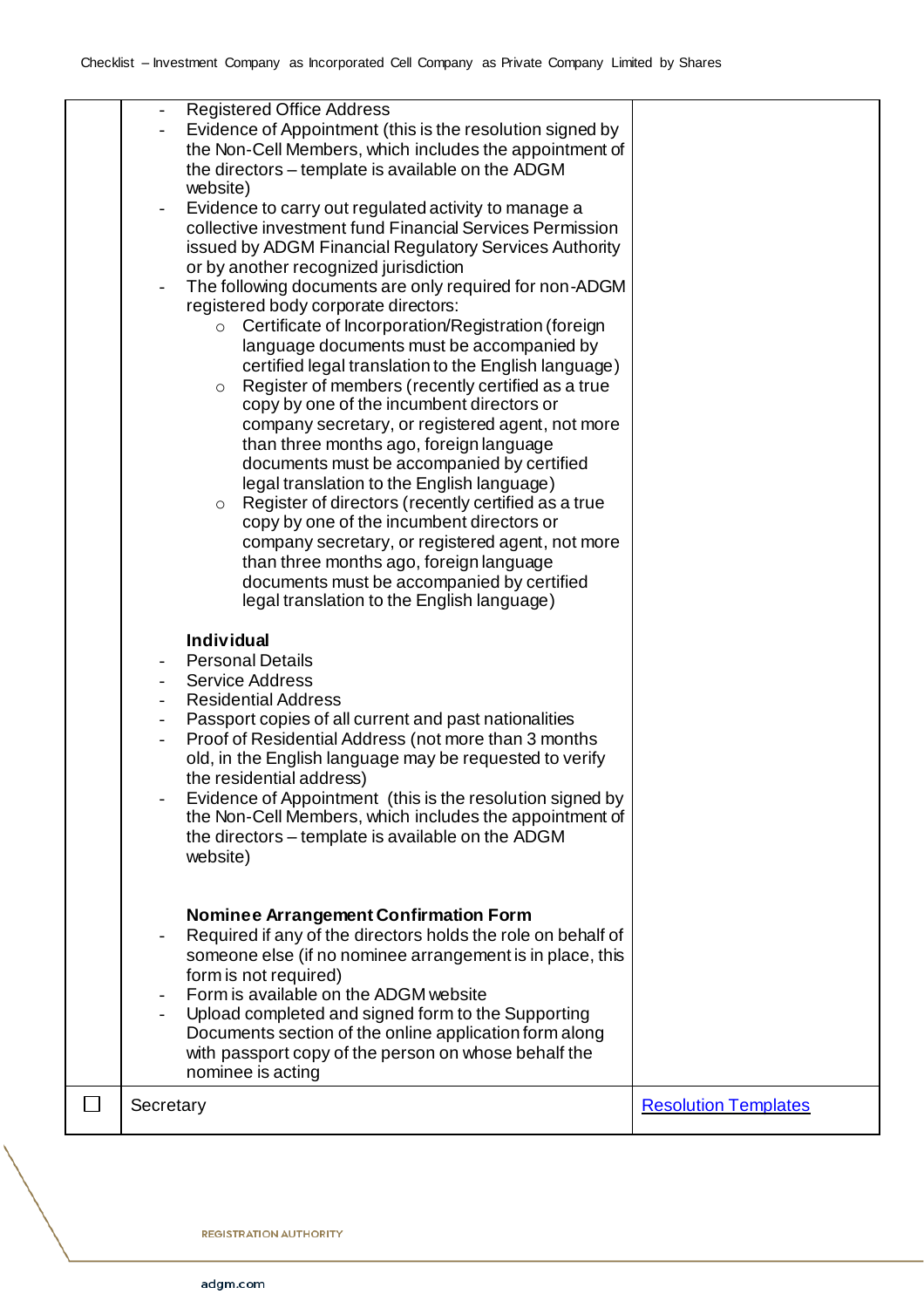| This is not mandatory                                                                 | <b>Nominee Arrangement</b>  |
|---------------------------------------------------------------------------------------|-----------------------------|
| Can be individual or Body Corporate                                                   | Confirmation Form - Role -  |
|                                                                                       | Company                     |
| <b>Individual</b>                                                                     |                             |
| <b>Personal Details</b>                                                               |                             |
| <b>Service Address</b>                                                                |                             |
| Passport copies of all current and past nationalities                                 |                             |
|                                                                                       |                             |
| Evidence of Appointment (this is the resolution signed by                             |                             |
| all Non-Cell Members, foreign language documents must                                 |                             |
| be accompanied by certified legal translation to the                                  |                             |
| English language)                                                                     |                             |
|                                                                                       |                             |
| <b>Body Corporate</b>                                                                 |                             |
| <b>Entity Details</b>                                                                 |                             |
| <b>Registered Office Address</b>                                                      |                             |
| Certificate of Incorporation/Registration (foreign language                           |                             |
| documents must be accompanied by certified legal                                      |                             |
| translation to the English language)                                                  |                             |
| Register of members (recently certified as a true copy by                             |                             |
|                                                                                       |                             |
| one of the incumbent directors or company secretary, or                               |                             |
| registered agent, not more than three months ago, foreign                             |                             |
| language documents must be accompanied by certified                                   |                             |
| legal translation to the English language)                                            |                             |
| Register of directors (recently certified as a true copy by                           |                             |
| one of the incumbent directors or company secretary, or                               |                             |
| registered agent, not more than three months ago, foreign                             |                             |
| language documents must be accompanied by certified                                   |                             |
| legal translation to the English language)                                            |                             |
| Evidence of Appointment (this is the resolution signed by<br>$\overline{\phantom{a}}$ |                             |
| the Non-Cell Members, which includes the appointment of                               |                             |
|                                                                                       |                             |
| the directors – template is available on the ADGM                                     |                             |
| website)                                                                              |                             |
|                                                                                       |                             |
| <b>Nominee Arrangement Confirmation Form</b>                                          |                             |
| Required if any of the secretaries holds the role on behalf                           |                             |
| of someone else (if no nominee arrangement is in place,                               |                             |
| this form is not required)                                                            |                             |
| Form is available on the ADGM website                                                 |                             |
| Upload completed and signed form to the Supporting                                    |                             |
| Documents section of the online application form along                                |                             |
| with passport copy of the person on whose behalf the                                  |                             |
| nominee is acting                                                                     |                             |
|                                                                                       |                             |
| <b>Shares Particulars</b>                                                             |                             |
|                                                                                       |                             |
| Decide on share class, number of issued, how much are                                 |                             |
| paid and unpaid, and rights attached to the shares                                    |                             |
| At least one share must be issued at the time of                                      |                             |
| incorporation                                                                         |                             |
|                                                                                       |                             |
| Non-Cell Members                                                                      | <b>Resolution Templates</b> |
|                                                                                       |                             |
| Can be individual or Body Corporate                                                   |                             |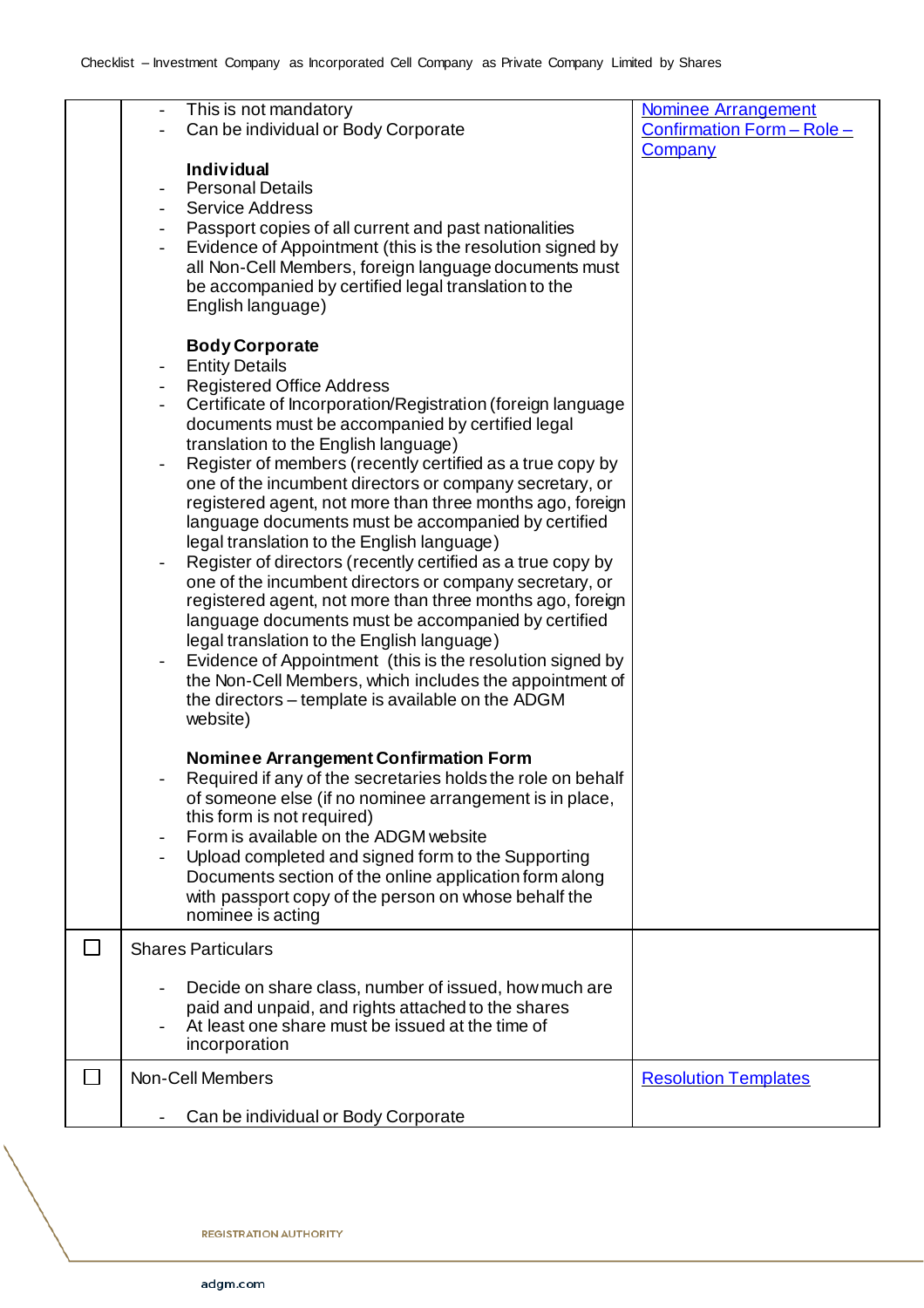#### [Nominee Arrangement](https://www.adgm.com/registration-authority/registration-and-incorporation)  [Confirmation Form](https://www.adgm.com/registration-authority/registration-and-incorporation) **Individual** Personal Details Service Address Passport copies of all current and past nationalities Resolution authorizing Incorporation/Registration of ADGM Entity and Evidence of Appointment (this is the resolution signed by the sole individual shareholder or jointly by all individual Non-Cell Members – template is available on the ADGM website) **Body Corporate Entity Details** Registered Office Address Certificate of Incorporation/Registration (foreign language documents must be accompanied by certified legal translation to the English language) Register of members recently (certified as a true copy by one of the incumbent directors or company secretary, or registered agent, not more than three months ago, foreign language documents must be accompanied by certified legal translation to the English language) Register of directors (recently certified as a true copy by one of the incumbent directors or company secretary, or registered agent, not more than three months ago, foreign language documents must be accompanied by certified legal translation to the English language) Evidence of Appointment (separate board resolution required for each body corporate Non-Cell Members, which includes the appointment of the directors – template is available on the ADGM website) Note: In case there is a combination of body corporate and individual Non-Cell Members, then a separate resolution is required from each body corporate Non-Cell Member and a separate joint resolution from the individual Non-Cell Members. **Nominee Arrangement Confirmation Form** Required if any of the Non-Cell Members holds the role on behalf of someone else (if no nominee arrangement is in place, this form is not required) Form is available on the ADGM website Upload completed and signed form to the Supporting Documents section of the online application form along with passport copy of the person on whose behalf the nominee is acting П Ultimate Beneficial Owners [Guidance –](https://www.adgm.com/registration-authority/registration-and-incorporation) Beneficial [Ownership and Control](https://www.adgm.com/registration-authority/registration-and-incorporation)- Applicable if an individual or body corporate owns 25% or more of the company Can be individual or Body Corporate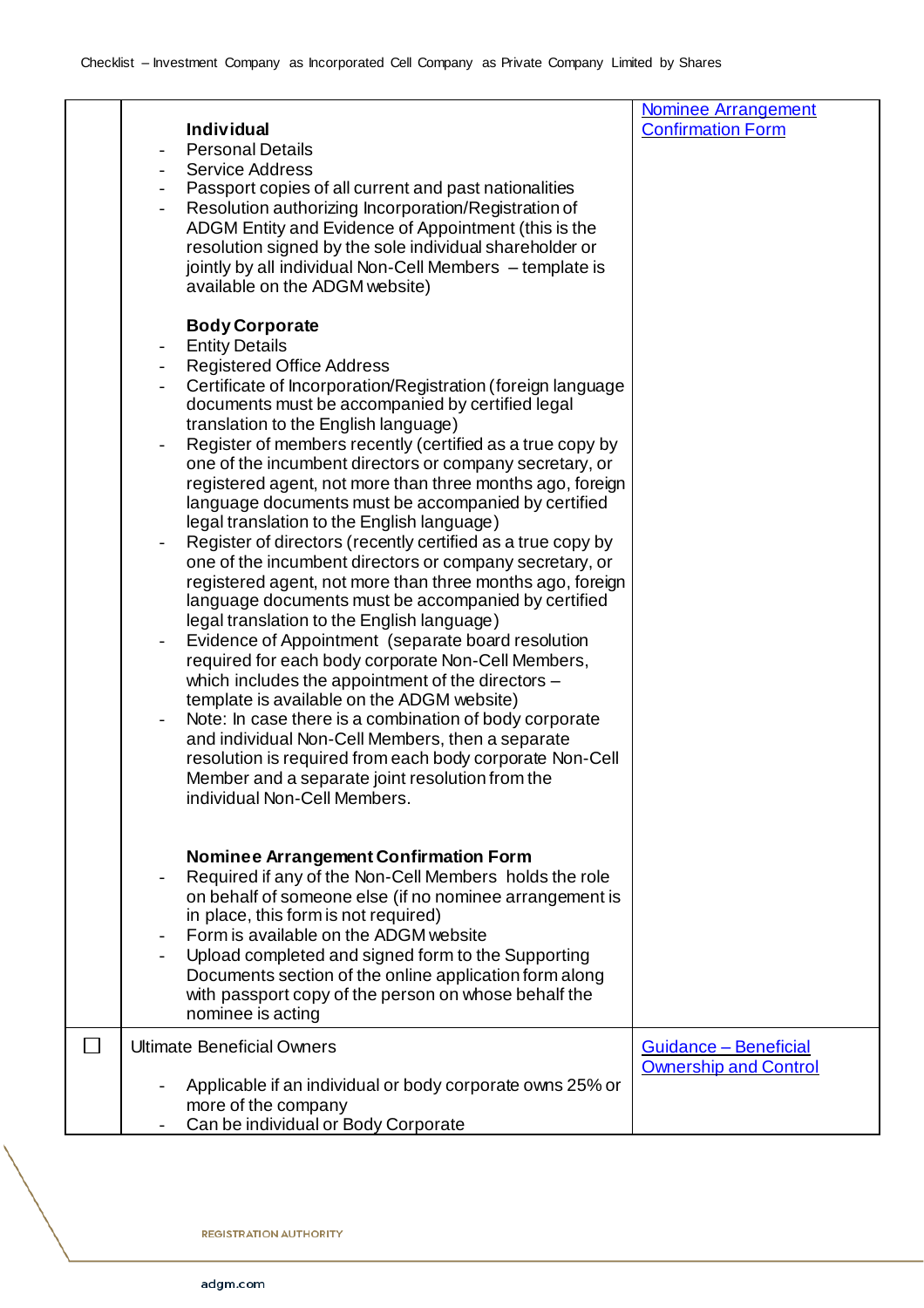| Document of Beneficial Ownership Distribution (this can<br>be the body corporate Non-Cell Member's group chart or<br>body corporate Non-Cell Member's register of<br>shareholders) |                                   |
|------------------------------------------------------------------------------------------------------------------------------------------------------------------------------------|-----------------------------------|
| <b>Individual</b>                                                                                                                                                                  |                                   |
| <b>Personal Details</b>                                                                                                                                                            |                                   |
| <b>Service Address</b>                                                                                                                                                             |                                   |
| Passport copies of all current and past nationalities                                                                                                                              |                                   |
| <b>Body Corporate</b>                                                                                                                                                              |                                   |
| <b>Entity Details</b>                                                                                                                                                              |                                   |
| <b>Registered Office Address</b>                                                                                                                                                   |                                   |
| Register of members recently (certified as a true copy by                                                                                                                          |                                   |
| one of the incumbent directors or company secretary, or                                                                                                                            |                                   |
| registered agent, not more than three months ago, foreign                                                                                                                          |                                   |
| language documents must be accompanied by certified                                                                                                                                |                                   |
| legal translation to the English language)                                                                                                                                         |                                   |
| Register of directors recently certified as a true copy by<br>one of the incumbent directors or company secretary, or                                                              |                                   |
| registered agent, not more than three months ago, foreign                                                                                                                          |                                   |
| language documents must be accompanied by certified                                                                                                                                |                                   |
| legal translation to the English language)                                                                                                                                         |                                   |
|                                                                                                                                                                                    |                                   |
|                                                                                                                                                                                    |                                   |
| <b>Nominee Arrangement Confirmation Form</b>                                                                                                                                       |                                   |
| Confirm if any of the Ultimate Beneficial Owners holds the                                                                                                                         |                                   |
| role on behalf of someone else by filling up this form (if                                                                                                                         |                                   |
| not applicable, choose no but the form must still be                                                                                                                               |                                   |
| submitted)<br>Form is available on the ADGM website                                                                                                                                |                                   |
|                                                                                                                                                                                    |                                   |
| Upload completed and signed form to the Supporting<br>Documents section of the online application form                                                                             |                                   |
|                                                                                                                                                                                    |                                   |
| Data Protection and Data Protection Contact Person                                                                                                                                 | <b>Guidance - Data Protection</b> |
|                                                                                                                                                                                    |                                   |
| Must provide details of the contact person                                                                                                                                         |                                   |
| Complete all applicable questions<br><b>Refer: Data Protection Guidance Note</b>                                                                                                   |                                   |
|                                                                                                                                                                                    |                                   |
| <b>DP Contact Person</b>                                                                                                                                                           |                                   |
| <b>Personal Details</b>                                                                                                                                                            |                                   |
| Service Address and contact details                                                                                                                                                |                                   |
| Source of wealth Declaration Form                                                                                                                                                  | <b>Sources of Wealth</b>          |
| With relevant supporting documents may be requested by                                                                                                                             | <b>Declaration Form</b>           |
| the ADGM RA depending on the risk rating attributed to                                                                                                                             |                                   |
| the application form                                                                                                                                                               |                                   |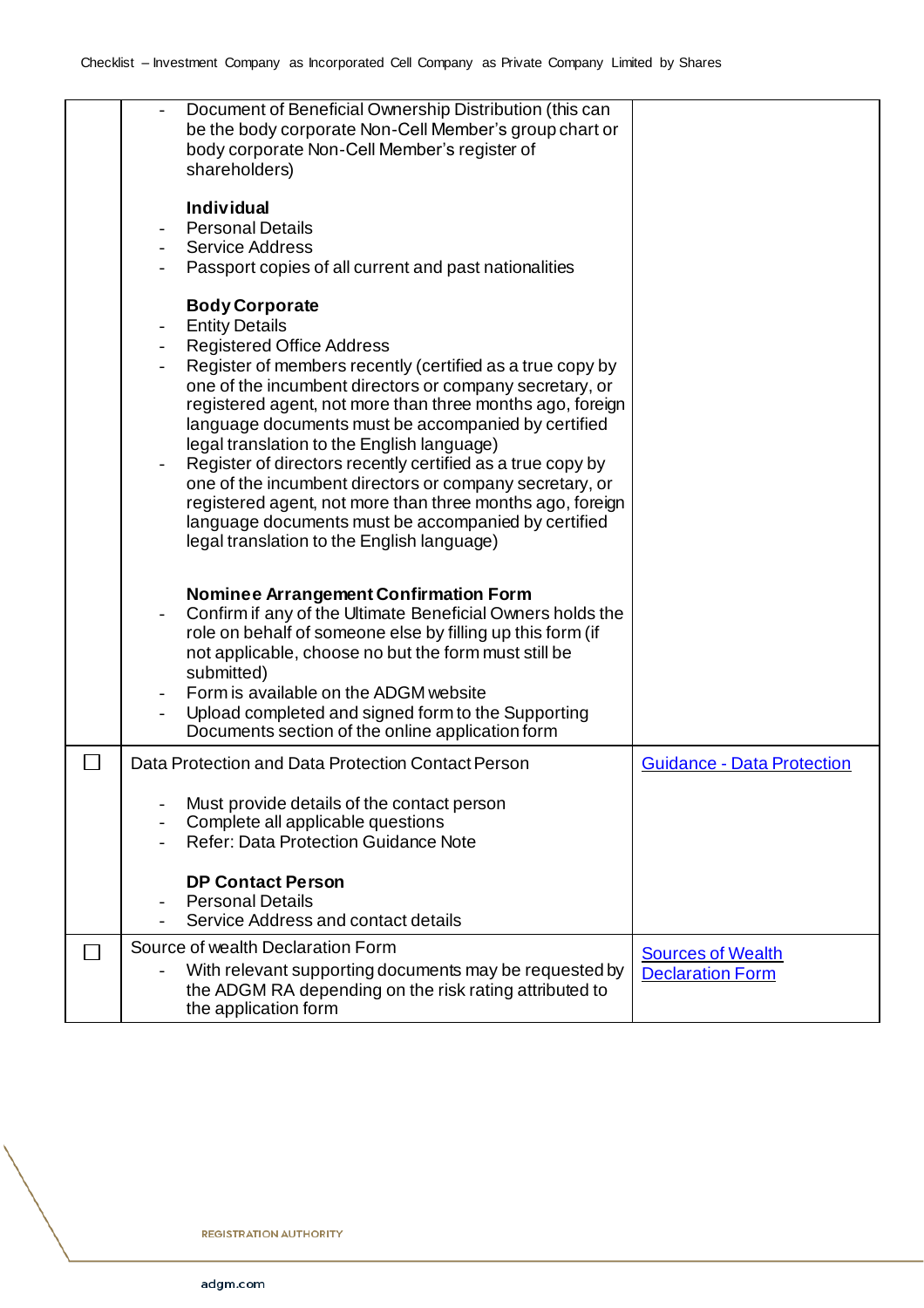### **REGISTRATION OF COMPANY – INITIAL REGISTRATION FEES – INVESTMENT COMPANY AS INCORPORATED CELL COMPANY AS PRIVATE COMPANY LIMITED BY SHARES**

| <b>Description</b>                                                                                                | <b>Amount</b>    |
|-------------------------------------------------------------------------------------------------------------------|------------------|
| Application for reserving a name                                                                                  | <b>USD 200</b>   |
| Application of Incorporation of an Incorporated Cell Company as<br>Private Limited by Shares (Investment Company) | <b>USD 1,000</b> |
| <b>Issuance of commercial license</b>                                                                             | <b>USD 400</b>   |
| <b>Business Activity Fee</b>                                                                                      |                  |
| <b>Data Protection</b>                                                                                            | <b>USD 300</b>   |
| <b>Total</b>                                                                                                      | <b>USD 1,900</b> |
| Please note that the above fees are excluding the following:<br>Fees for provision of registered office address   |                  |
| For further information, please access the <b>ADGM RA Schedule of</b><br><b>Fees</b>                              |                  |

## **ANNUAL RENEWAL FEES – INVESTMENT COMPANY AS INCORPORATED CELL COMPANY AS PRIVATE COMPANY LIMITED BY SHARES**

| <b>Description</b>                                           | <b>Amount</b>    |
|--------------------------------------------------------------|------------------|
| Application to Renew Commercial License (Investment Company) | <b>USD 1,000</b> |
| Renewal of business activities                               |                  |
| Data Protection Annual Renewal                               | <b>USD 300</b>   |
| <b>Annual Confirmation Statement</b>                         | <b>USD 100</b>   |
| <b>Annual Accounts Filing</b>                                |                  |
| <b>Total</b>                                                 | <b>USD 1,400</b> |